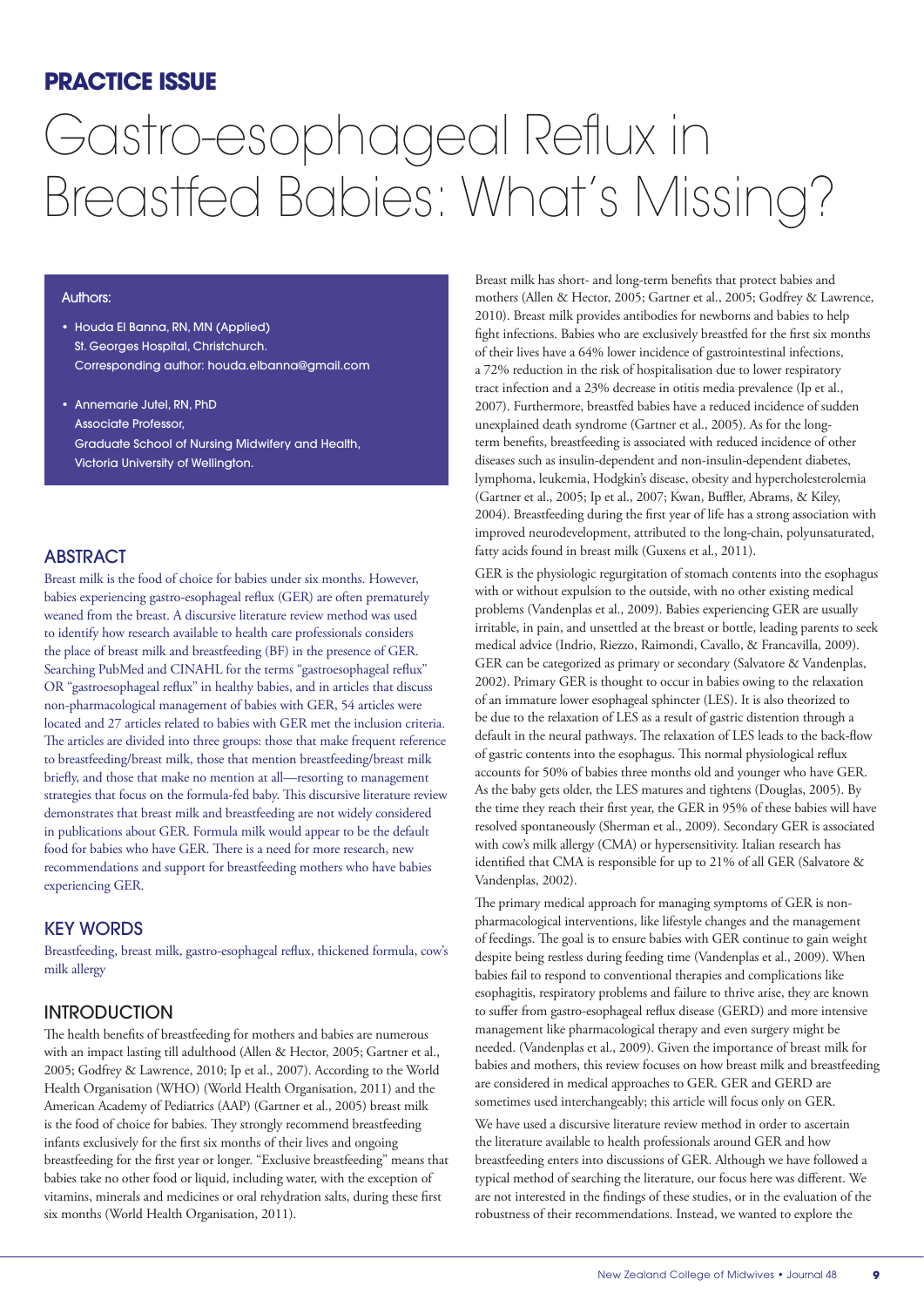explicit and implicit positions the authors take on the issue of breastfeeding in their studies of babies with GER. This question emerged from the fact that a standard literature search revealed a paucity of information about the management of primary GER in breastfed babies. This is thought to be because health care practitioners do not know enough to advise breastfeeding mothers (Hogan, 2001; Kirkland & Fein, 2003; Sherman et al., 2009).

## **METHOD**

We used a method pioneered by one of our authors (AJ), entitled a "discursive systematic review method" (Jutel, 2010). This method uses the conventional methods of the systematic review to establish a sample. However, there it leaves the systematic method. The focus of the subsequent analysis is on the discursive positions adopted by the authors, rather than on the research findings. The intent of this approach is to obtain insight into the beliefs and positions of the authors in relation to the subject of study—in this case, breastfeeding of a baby with GER. However, we were specifically interested in articles likely to contribute to the evidence base of practice recommendations around breastfeeding babies with GER, so we only retained research-based articles focusing specifically on non-pharmacological interventions.

We therefore searched the PubMed database for core clinical journals with date or language restriction using the search terms: ("gastroesophageal reflux" OR "gastrooesophageal reflux") NOT ("premature" OR "preterm" OR "congenital"), without restricting the terms to field. We limited our search to infants aged 0-23 months, and to articles published within the last ten years, as our intent was to capture current positions. We restricted our search to the English language, but included articles from non-English speaking countries. We also undertook a hand search of the articles cited in these studies for other relevant work.

We then read each study to decide its suitability for the review. We retained all articles that presented research-based, non-pharmacological management strategies for GER (independent of the author's method), intended for health professionals. We excluded articles that were not research-based, were not directed at health professionals, were not discussing management of GER, focused on GERD as opposed to GER, or sought to validate a non-breastfeeding management approach (Table 1). The reason for excluding validating studies of non-breastfeeding approaches was that it would weight the body of the articles towards a discourse not intended by the authors.

All articles located by this method were then read thoroughly to get a sense of how breastfeeding figured in the authors' reckoning and recommendations. Via a process of reading and re-reading, we identified common ways in which breastfeeding and breast milk were considered in the non-pharmacological management of the babies with GER, and we then classified all the articles accordingly.

## RESULTS

The search method described above retrieved 54 articles in total, of which 27 met the inclusion criteria (Table 2). All of the articles approached breastfeeding and breast milk for non-pharmacological interventions in one of three ways:

- Frequent reference to breastfeeding (12 papers).
- Passing reference to breastfeeding (9 papers).
- No reference to breastfeeding (6 papers).

#### **Frequent reference of breastfeeding/breast milk for non-pharmacological interventions**

Twelve articles out of the 27 mentioned breastfeeding or breast milk, although there were no research articles focusing specifically on the issue of managing GER in breastfed babies. (There were, however, brochures and guidelines written by lactation consultants who discussed breastfeeding. However, these were practical guidelines, not research-based and, consequently, were excluded from consideration in this study). One article

proposed a theoretical argument to underpin future research. Using an evolutionary biological approach, Douglas (2005) presented numerous theoretical links between formula feeding and the unsettled baby with reflux (Douglas, 2005). The core reason behind gastro-esophageal distress, she suggested, was the discrepancy between the baby's biological expectations and Western practices around feeding. In other words, the newborn digestive system is sensitive and immature, requiring frequent feeding. Longer gaps lead to a considerable increase of acid secretions and to an increase in esophageal acid exposure. This is because the amount of residual milk in the stomach is not enough to neutralize gastric acids. In modern society women do not expect to feed frequently, exacerbating the underlying cause. Another factor that contributes to reflux, she postulated, is milk formula itself. Formula milk takes twice as long to digest than breast milk, resulting in distention of the stomach, back-flow of milk-acid mixture into the esophagus and increased incidence of GER.

Douglas, Hill and Brodribb (2011) emphasize the importance of supporting parents with unsettled babies experiencing GER, since it is a self-limiting condition, which is usually resolved within a few months. Even though the joint recommendations of the North American Society for Pediatric Gastroenterology, Hepatology and Nutrition (NASPGHAN) and the European Society for Pediatric Gastroenterology, Hepatology and Nutrition (ESPGHAN) mention that breastfeeding should not be discontinued because of GER, they propose no breastfeeding specific management recommendations beyond a maternal dairy-free, egg-free diet (Vandenplas et al., 2009).

Three of the reviewed articles (Hegar et al., 2009; Nevo, Rubin, Tamir, Levine, & Shaoul, 2007; Osatakul, Sriplung, Puetpaiboon, Junjana, & Chamnongpakdi, 2002) emphasized to parents, who were enrolled in their study, the importance of exclusively breastfeeding their babies. Nevo et al. (2007) argued that milk formula with added thickening agents provides babies with empty calories without the additional nutrition that is found in breast milk. This in turn may lead to obesity and diet-related chronic diseases later in adult life. They advised parents against supplementing their breastfed babies with formula (unless the babies were failing to thrive) because it may lead to early cessation of breastfeeding (Nevo et al., 2007).

Only two of the 12 articles provided non-pharmacological management suggestions for dealing with reflux in the preferably-breastfed babies. Osatakul et al. (2002) advised parents to avoid sudden changes in baby's position or abdominal compression after feeding, and Yalcin and Kuskonmaz (2011) highlighted the importance of health care providers observing babies during breastfeeding in order to determine underlying problems, such as latching or sucking issues, yet did not make further suggestions.

Four of the reviewed articles that discussed cow's milk allergy (CMA) and GER (De Greef, Hauser, Devreker, Veereman-Wauters, & Vandenplas, 2012; Ewing & Allen, 2005; Palumbo, Dolen, & Good, 2003; Salvatore & Vandenplas, 2002) were slightly more directive. They encouraged mothers to continue breastfeeding their babies, and recommended eliminating cow's milk and eggs from the woman's diet along with taking a calcium supplement. In addition, they advised supervision by appropriate health care professionals like lactation consultants, allergists, and nutritionists. However, Ewing and Allen (2005) warned mothers that if they were unable to follow the elimination diet and the baby's growth was compromised owing to persistency of symptoms, breastfeeding should be stopped. A study, conducted by Parilla Rodriguez, Davilla Torres, Gonzalez Mendez and Gorrin Peralta (2002) to identify the knowledge of mothers about breastfeeding babies and their experience of GER, reported that GER was one of the reasons for stopping breastfeeding. This could be attributed to a recommendation from pediatricians, with 53.3% found to recommend that mothers change to infant formula, as a means of improving reflux.

#### **Passing reference to breastfeeding/breast milk for non-pharmacological interventions**

Nine of the 27 articles including reviews and clinical guidelines were quasisilent on breastfeeding. These articles mentioned breastfeeding, but did not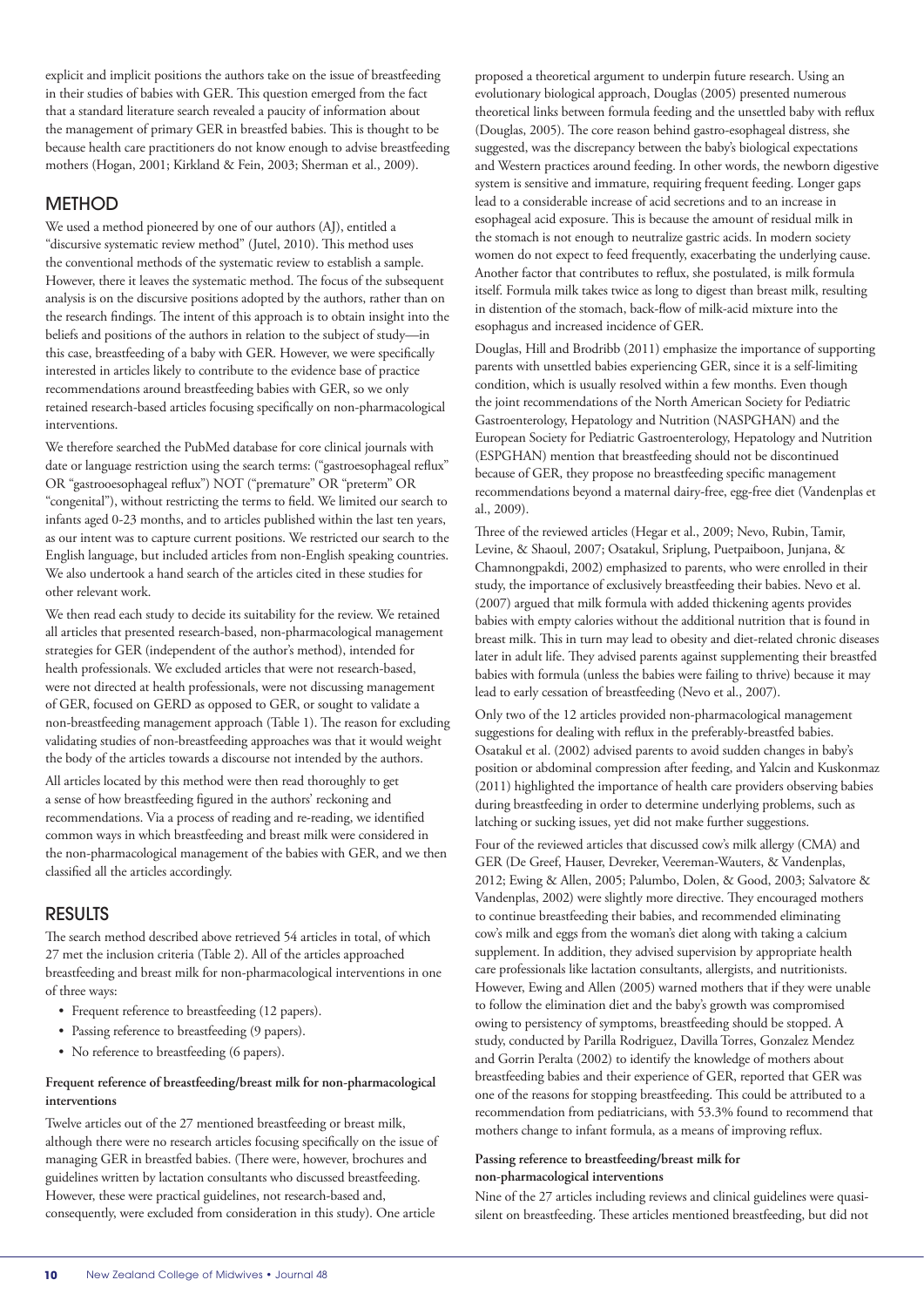focus on breastfed babies. One article recommended an alginate preparation mixed with water to help with the symptoms of GER. An alginate preparation is a medication used to increase the consistency of gastric contents to a gel like substance once it gets in contact with gastric acid, thus preventing the backflow into the esophagus (Gaviscon infant oral powder, 2012) (Managing gastro-oesophageal reflux in infants, 2009). Other authors dismissed the idea of thickened feedings as an option for breastfed babies outside of formula feeding (Arguin & Swartz, 2004; Carroll, Garrison, & Christakis, 2002; Henry, 2004).

Two articles advised the increased frequency of winding (burping) of babies during feeds, or keeping them upright following a feed with head of bed elevated to 30 degrees (Gremse, 2009; McPherson & Towner Wright, 2005). Another article made brief mention of the differences that were inherent in breastfeeding such as breastfed babies having a lower esophageal acid exposure than formula-fed infants owing to faster gastric emptying rate (Bhatia & Parish, 2009). Others observed that breastfed babies regurgitate their feeds but they do so less often than formula fed babies (Hegar et al., 2009; Lawson, 2003) and one suggested that they stop vomiting earlier (Campanozzi et al., 2009). McPherson and Towner Wright (2005) suggested that they could not recommend an optimum treatment for breastfed infants with GER owing to the lack of evidence.

#### **No reference to breastfeeding/breast milk for nonpharmacological interventions**

There were six articles that did not discuss breastfeeding at all when considering the non-pharmacological management of babies with GER. Instead they considered care from a formula fed perspective (Falconer, 2009; Indrio et al., 2009; Sandritter, 2003; Vandenplas, Salvatore, & Hauser, 2005). These articles described conservative, dietary and nonpharmacological management, not including breastfeeding, as the first line of management. The treatments promoted included changing from formula to thickened formula or adding thickening agents to formula, despite a lack of convincing evidence about the therapeutic use of thickening agents (Indrio et al., 2009; Vandenplas et al., 2005). Thickening agents like guar gum, carob bean gum, rice cereal and soybean polysaccharide can cause a decrease in intestinal absorption of nutrients and minerals and an increase in cough incidence (Vandenplas et al., 2005). Another mode of management discussed was the use of hydrolysate amino-acid based formula, where there is CMA (Falconer, 2009; Indrio et al., 2009; Sandritter, 2003; Vandenplas et al., 2005). Indrio et al. (2011) discuss the use of low-fat formula, probiotic and prebiotic, to aid in faster gastric emptying. This is achieved through the use of formula supplemented with prebiotics and is not considered in relation to the breastfed babies. A study conducted by Myazawa et al. (2002) in Japan about prevalence of GER, showed that regurgitation was almost resolved by the age of 10-12 months compared to 12-14 months in Western countries. However, the rate of continuing and managing breastfeeding are not mentioned.

## **DISCUSSION**

This discursive literature review demonstrates a gap in the literature where health care research and guidelines do not consider breastfeeding in the context of supporting babies experiencing GER. This lack of information leads to the potential risk that babies with GER might be weaned from breastfeeding, thus missing out on the health benefits of breast milk and breastfeeding (Yalcin & Kuskonmaz, 2011). The review has found that instead of breast milk, either thick formulas or regular formulas with added thickening agents, are the feeding methods advised within the majority of recently published literature. Most of the articles located do not advise/ support breastfed babies with GER. Not surprising then is the deduction that health practitioners have little understanding and knowledge of how to support breastfeeding when breastfed babies experience GER (Hogan, 2001; Kirkland & Fein, 2003; Sherman et al., 2009; Vandenplas et al., 2009). The exceptions are the articles that discussed the management of breastfed babies with cow's milk allergies and GER as a symptom and/or studies conducted

in non-western countries. Lack of knowledge and support have been identified as two of the reasons for early cessation of breastfeeding.

Despite the recommendations of the NASPGHAN and the ESPGHAN which call the symptoms of GER in infants "…almost never so severe" that the mother cannot continue breastfeeding (Vandenplas et al., 2009), the authors (members of these societies) did not provide a management plan for breastfed babies diagnosed as experiencing GER (Vandenplas et al., 2009). This makes continuing breastfeeding challenging and harder to successfully maintain in the presence of GER symptoms—the goal that these two societies identify in their recommendations.

Breastfeeding remains the optimal nutrition for babies in developed and developing countries. The WHO recommends exclusive breastfeeding for a minimum of six months and up to two years as a complementary food (World Health Organisation, 2011). Babies experiencing GER, are not only missing out on the benefits of breastfeeding and breast milk, but also are disadvantaged as current management strategies are not clear. Thickened formula and thickening agents are not without risk and are controversial. Yet in the absence of research on non-pharmacological support of breastfeeding in GER, they remain the first-line therapeutic measure in relieving regurgitation (Chao & Vandenplas, 2007; Vandenplas et al., 2005). The important point here is that there is little current research on how to support babies to continue to breastfeed when they have GER. Additionally, it is at odds with the aims of the WHO and professional bodies supporting pediatric practice. Given the importance of breastfeeding and the high prevalence of GER, we argue that exploring the optimum management of breastfed babies with GER should be a research priority.

Not surprisingly, breastfeeding and GER does feature amongst information and discussions generated by lactation consultants. For example, Kombol (2009) and Bonyata (2011) discuss in detail the non-pharmacological management of breastfeeding a baby with GER. Whilst not able to claim it is research evidence based, they do provide some practical advice based on physiology which may improve symptoms of GER for breastfed babies. Management advice includes: holding a baby in an upright position while breastfeeding, giving the baby short and frequent breastfeeds, avoiding sudden movements, wearing the baby upright in a sling for 20-30 minutes after a feed, and assessing for allergies.

Health professionals need to provide evidenced-information for parents who have a baby with GER. This is difficult when there is so little evidence published which supports breastfeeding for babies with GER and when research analysis and critique are absent in the literature. Critiquing and analyzing research involve more than simply evaluating the quality of the research summaries provided in the literature. They also involve assessing the research question itself for its cultural and social content. This is particularly applicable in areas where there are contests or tensions about different approaches to the management of GER.

Without a critical review of the literature, such as the one we have undertaken, it is difficult to see absences. When the authors of studies or guidelines do not explore particular treatment modalities, or ask questions about a particular set of individuals (in this case, breastfed babies experiencing GER), the proposed solutions may not provide a perspective of the full armory of possibly managements.

This discursive literature review has identified the urgent need for primary research to identify the best non-pharmacological and therapeutic management approach for breastfed babies experiencing GER. It is clear that caring for a newborn with GER can be very tiring especially when there is a lack of guidance for parents. Therefore, it is essential to reassure, educate, and support parents that GER is usually a self-limiting disorder that improves as the baby gets older and the lower esophageal sphincter matures. This in itself may be a reassurance for some women, enabling them to continue to breastfeed.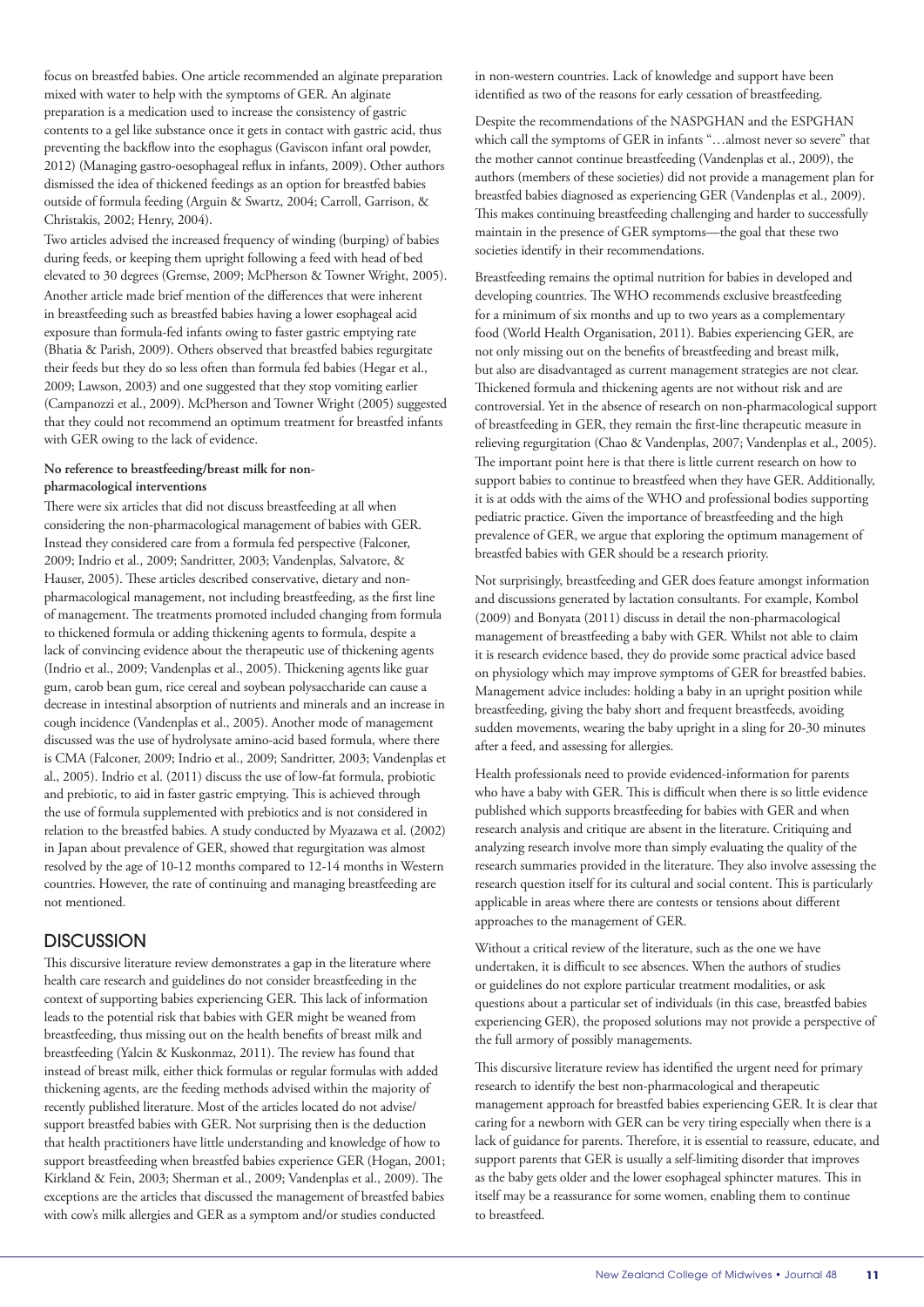## *Table 1:* GER Discursive Literature Review – Excluded Articles

| Reason                                               | Reference                                                                                                                                                                                                                                                                                                                                                                                                                                                                       |
|------------------------------------------------------|---------------------------------------------------------------------------------------------------------------------------------------------------------------------------------------------------------------------------------------------------------------------------------------------------------------------------------------------------------------------------------------------------------------------------------------------------------------------------------|
| <b>Studies testing</b><br>one particular<br>approach | Horvath, A., Dziechciarz, P., & Szajewska, H. (2008). The effect of thickened-feed interventions on gastroesophageal<br>reflux in infants: systematic review and meta-analysis of randomized, controlled trials. Pediatrics, 122(6), e1268-1277.<br>Chao, H.C., & Vandenplas, Y. (2007). Effect of cereal-thickened formula and upright positioning on regurgitation,<br>$\bullet$<br>gastric emptying, and weight gain in infants with regurgitation. Nutrition, 23(1), 23-28. |
|                                                      | Ostrom, K. N., Jacobs, J. R., Merritt, R. J., & Murray, R. D. (2006). Decreased regurgitation with a soy formula containing<br>$\bullet$<br>added soy fiber. Clinical Pediatrics, 45(1), 29-37.                                                                                                                                                                                                                                                                                 |
|                                                      | Puntis, J.W. (2005). Re: Effect of locust bean gum in anti-regurgitant milk on the regurgitation in uncomplicated<br>gastroesophageal reflux. Journal of Pediatric Gastroenterology and Nutrition, 40(1), 101-102.<br>Vandenplas, Y. (2009). Thickened infant formula does what it has to do: decrease regurgitation. Pediatrics, 123(3),                                                                                                                                       |
|                                                      | e549-e550.<br>Vanderhoof, J.A., Moran, J.R., Harris, C.L., Merkel, K.L., Orenstein, S.R. (2003). Efficacy of a pre-thickened infant                                                                                                                                                                                                                                                                                                                                             |
|                                                      | formula: a multicenter, double-blind, randomized, placebo-controlled parallel group trial in 104 infants with<br>symptomatic gastroesophageal reflux. Clinical Pediatric, 42(6), 483-495.                                                                                                                                                                                                                                                                                       |
|                                                      | Wenzl, T. G., Schneider, S., Scheele, F., Silny, J., Heimann, G., & Skopnik, H. (2003). Effects of thickened feeding on<br>gastroesophageal reflux in infants: a placebo-controlled crossover study using intraluminal impedance. Pediatrics,<br>111(4 Pt 1), e355-e359.                                                                                                                                                                                                        |
|                                                      | Xinias, I.F., Mouane, N., Le Luyer, B., Spirolou, K., Demertzidou, V., Hauser, B., Vandenplas, Y. (2005). Cornstarch<br>$\bullet$<br>thickened formula reduces oesophageal acid exposure time in infants. Digestive and Liver Disease, 37(1), 23-27.                                                                                                                                                                                                                            |
|                                                      | Barak, M.F., Lahav, S., Mimoun, F.B., Dollberg, S. The prevalence of regurgitations in the first 2 days of life in human<br>$\bullet$<br>milk- and formula-fed term infants. Breastfeeding Medicine, 1(3), 168-171.                                                                                                                                                                                                                                                             |
|                                                      | Martin, A.J., Pratt, N., Kennedy, J.D., Ryan, P., Ruffin, R.E., Miles, H., Marley, J. (2002). Natural History and Familial<br>Relationships of Infant Spilling to 9 Years of Age. Pediatrics, 109(6), 1061-1067.                                                                                                                                                                                                                                                                |
|                                                      | Heine, R.G. (2008). Allergic gastrointestinal motility disorders in infancy and early childhood. Pediatric Allergy and<br>Immunology, 19(5), 383-391.                                                                                                                                                                                                                                                                                                                           |
| Studies discussing<br><b>GERD but not GER</b>        | Al-Adnani, M.F., Cohen, M.C., Scheimberg, I. (2011). Gastroesophageal reflux disease and sudden infant death:<br>$\bullet$<br>mechanisms behind an under-recognised association. Pediatric and Development Pathology, 14(1), 53-56.<br>Mir, A. (2010). Gastro-oesophageal reflux. Issues in clinical practice. British Medical Journal, 341.<br>$\bullet$                                                                                                                       |
|                                                      | Orenstein, S.R. (2008). Crying in infant GERD: acid or volume? Heartburn or dyspepsia? Current Gastroenterology<br>$\bullet$<br>Report, 10(5), 433-436.                                                                                                                                                                                                                                                                                                                         |
| Studies which are<br>not treatment                   | Barbosa, L., Vera, H., Moran, S., Del Prado, M., Lopez-Alarcon, M. (2005). Reproducibility and reliability of the<br>$\bullet$<br>13C-acetate breath test to measure gastric emptying of liquid meal in infants. Nutrition, 21(3), 289-294.                                                                                                                                                                                                                                     |
| oriented                                             | Castell, D.O., Mainie, I., Tutuian, R. (2005). Non-acid gastroesophageal reflux: documenting its relationship<br>$\bullet$<br>to symptoms using multichannel intraluminal impedance (MII). Transaction of the American Clinical and<br>Climatology Association, 116, 321-333.                                                                                                                                                                                                   |
|                                                      | Cresi, F., Sanctis, L., Savino, F., Bretto, R., Testa, A., Silvestro, L. (2006). Relationship between gastro-oesophageal<br>reflux and gastric activity in newborns assessed by combined intraluminal impedance, pH metry and<br>epigastric impedance. Neurogastroenterology and Motility, 18(5), 361-368.                                                                                                                                                                      |
|                                                      | Woodley, F.W., Fernandez, S., Mousa, H. (2007). Diurnal variation in the chemical clearance of acid<br>$\bullet$<br>gastroesophageal reflux in infants. Clinical Gastroenterology and Hepatology, 5(1), 37-43.                                                                                                                                                                                                                                                                  |
|                                                      | Woodley, F.W., Hayes, J., Mousa, H. (2009). Acid gastroesophageal reflux in symptomatic infants is primarily a<br>$\bullet$<br>function of classic 2-phase and pH-only acid reflux event types. Journal of Pediatric and Gastroenterology<br>and Nutrition, 48(5), 550-558.                                                                                                                                                                                                     |
|                                                      | Woodley, F.W., Mousa, H. (2009). "pH-Only" acid reflux events in infants during later phases of the feeding cycle<br>are less acidic and cleared more efficiently than classic 2-phase acid reflux events. Journal of Pediatric and<br>Gastroenterology and Nutrition, 48, 41-47.                                                                                                                                                                                               |
|                                                      | Sifrim, D., Castell, D., Dent, J., Kahrilas, P.J. (2004). Gastro-oesophageal reflux monitoring: review and consensus<br>report on detection and definitions of acid, non-acid, and gas reflux. Gut, 53(7), 1024-1031.                                                                                                                                                                                                                                                           |
| Comments,<br>opinions or news                        | Declich, V.F., Badina, L.F., Ventura, A. Does infant gastro-oesophageal reflux really deserve medical<br>$\bullet$<br>attention? Archives of Disease in Childhood, 95(9), 26-30.                                                                                                                                                                                                                                                                                                |
| articles                                             | Ballantyne, R. (2004). Gastric reflux support network helps parents. Nursing New Zealand, 10(3), 4.<br>$\bullet$                                                                                                                                                                                                                                                                                                                                                                |
|                                                      | Sondheimer, J.M., Finkel, Y., Molleston, J., Alonsom, E., Olivia-Hemker, M. Am I a heretic if I don't believe in<br>GERD. Journal of Pediatric Gastroenteroloy and Nutrition, 43(1), 3-4.                                                                                                                                                                                                                                                                                       |
| Studies not                                          | Cameron, F.L., Hansen, R., Abdelhadi, A. (2009). The vomiting baby. British Medical Journal, 339.<br>$\bullet$                                                                                                                                                                                                                                                                                                                                                                  |
| directed at<br>health                                | Gracey, K., Henry, S.M. (2004). Parent's guide to gastroesophageal reflux. Advanced Neonatal Care, 4(4),<br>248-249.                                                                                                                                                                                                                                                                                                                                                            |
| professionals                                        | Barmby, L.C. (1999). Breastfeeding the baby with reflux. La Leche League International, 1-18<br>$\bullet$                                                                                                                                                                                                                                                                                                                                                                       |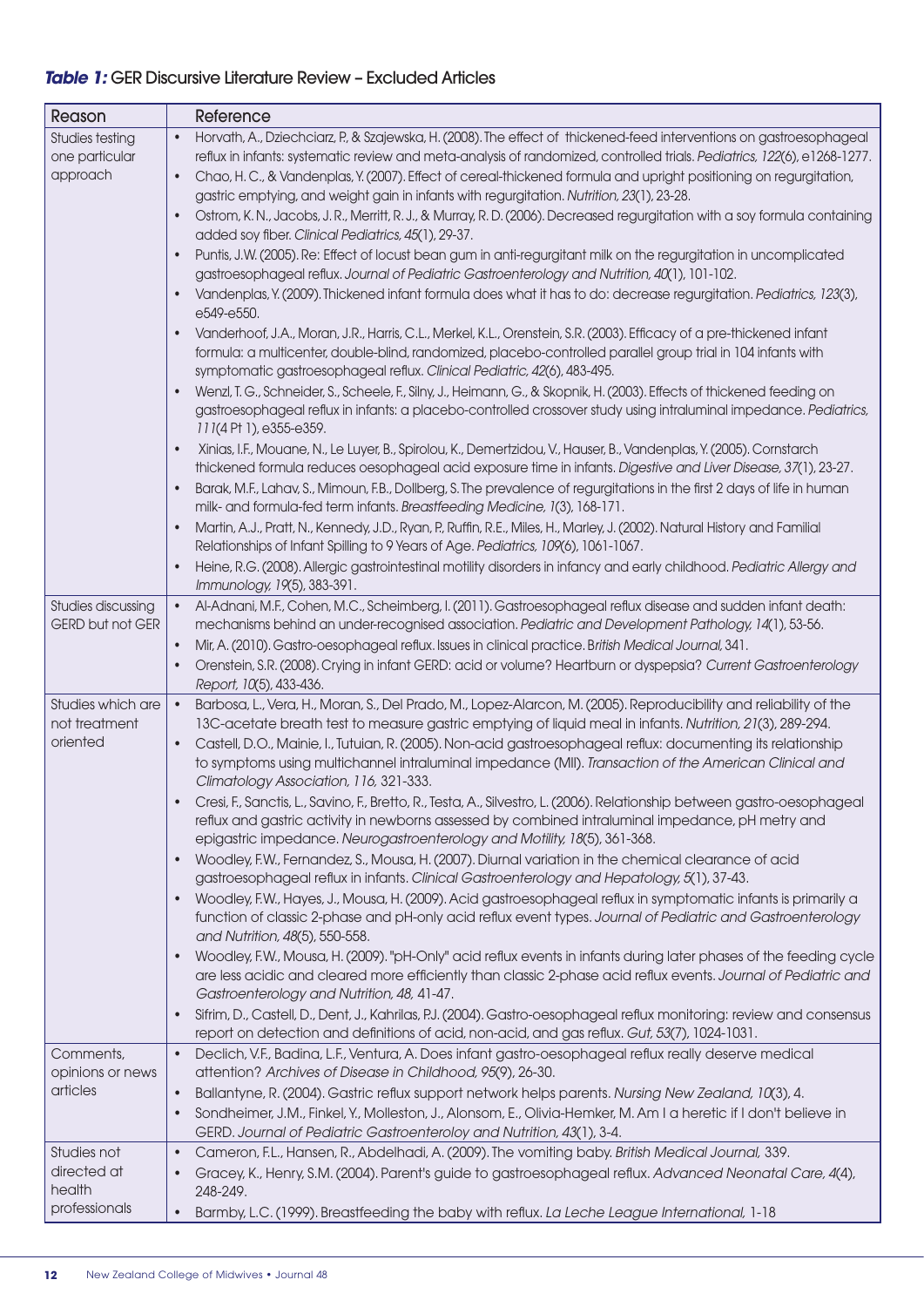## *Table 2:* GER Discursive Literature Review – Included Articles

| Cate<br>gory                     | <b>Article Type</b>     | Article                                                                                                                                                                                                                                                                                                                                                                                                                                                                                                                                                                                                                                               |
|----------------------------------|-------------------------|-------------------------------------------------------------------------------------------------------------------------------------------------------------------------------------------------------------------------------------------------------------------------------------------------------------------------------------------------------------------------------------------------------------------------------------------------------------------------------------------------------------------------------------------------------------------------------------------------------------------------------------------------------|
| Substantive Mention of BF (n=12) | Guidelines              | Vandenplas, Y., Rudolph, C. D., Di Lorenzo, C., Hassall, E., Liptak, G. Mazur, L.,  Wenzl, T.G. (2009). Pediatric<br>gastroesophageal reflux clinical practice guidelines: Joint recommendations of the North American society<br>for pediatric gastroenterology, hepatology, and nutrition (NASPGHAN) and the European society for pediatric<br>gastroenterology, hepatology, and nutrition (ESPGHAN). Journal of Pediatric Gastroenterology and Nutrition 49(4),<br>498-547.<br>Ewing, W. M., & Allen, P.J. (2005). The diagnosis and management of cow milk protein intolerance in the primary<br>care setting. Pediatric Nursing, 31(6), 486-493. |
|                                  | Cohort                  | Hegar, B., Dewanti, N.R., Kadim, M., Alatas, S., Firmansyah, A., & Vandenplas, Y. (2009). Natural evolution of<br>regurgitation in healthy infants. Acta Paediatrica, 98(7), 1189-1193.                                                                                                                                                                                                                                                                                                                                                                                                                                                               |
|                                  |                         | Osatakul, S., Sriplung, H., Puetpaiboon, A., Junjana, C.O., & Chamnongpakdi, S. (2002). Prevalence and natural<br>course of gastroesophageal reflux symptoms: a 1-year cohort study in Thai infants. Journal of Pediatric<br>Gastroenteroly and Nutrition, 34(1), 63-67.                                                                                                                                                                                                                                                                                                                                                                              |
|                                  | Descriptive<br>Surveys  | Nevo, N., Rubin, L., Tamir A., Levine A., & Shaoul, R. (2007). Infant feeding patterns in the first 6 Months: An<br>assessment in full-term infants. Journal of Pediatric Gastroenterology and Nutrition, 45(2), 234-239<br>Yalcin, S.S., & Kuskonmaz, B.B. (2011). Relationship of lower breastfeeding score and problems in infancy.<br>Breastfeeding Medicine, 6(4), 205-208.<br>Parrilla Rodriguez, A. M., Davila Torres, R. R., Gonzalez Mendez, M. E., & Gorrin Peralta, J. J. (2002). Knowledge about                                                                                                                                          |
|                                  |                         | breastfeeding in mothers of infants with gastroesophageal reflux. Puerto Rico Health Science Journal, 21(1), 25-29.                                                                                                                                                                                                                                                                                                                                                                                                                                                                                                                                   |
|                                  | <b>Reviews</b>          | De Greef, E., Hauser, B., Devreker, T., Veereman-Wauters, G., & Vandenplas, Y. (2012). Diagnosis and management<br>of cow's milk protein allergy in infants. World Journal of Pediatrics, 8(1), 19-24.                                                                                                                                                                                                                                                                                                                                                                                                                                                |
|                                  |                         | Salvatore, S., & Vandenplas, Y. (2002). Gastroesophageal reflux and cow milk allergy: is there a link? Pediatrics,<br>110(5), 972-984.                                                                                                                                                                                                                                                                                                                                                                                                                                                                                                                |
|                                  |                         | Douglas. (2005). Excessive crying and gastro-oesophageal reflux disease in infants: misalignment of biology and<br>culture. Medical Hypotheses, 64(5), 887-898.                                                                                                                                                                                                                                                                                                                                                                                                                                                                                       |
|                                  |                         | Douglas, Hill, P., & Brodribb, W. (2011). The unsettled baby: how complexity science helps. Archives of Disease in<br>Childhood, 1-5.                                                                                                                                                                                                                                                                                                                                                                                                                                                                                                                 |
|                                  | Case Study.             | Palumbo, M., Dolen, W.K., & Good, R.A. (2003). A 16-month-old with persistent vomiting. Annalogy Allergy Asthma<br>and Immunology, 90(4), 380-382.                                                                                                                                                                                                                                                                                                                                                                                                                                                                                                    |
|                                  |                         |                                                                                                                                                                                                                                                                                                                                                                                                                                                                                                                                                                                                                                                       |
|                                  | Reviews.                | Managing gastro-oesophageal reflux in infants. (2009). Drug and Therapeutics Bulletin, 47(12), 134-137.<br>Gremse, D. (2009). Managing the pediatric patient with GERD: special challenges and considerations. Medscape<br>CME Gastroenterology. Retrieved from http://www.medscape.org/viewarticle/705430.                                                                                                                                                                                                                                                                                                                                           |
|                                  |                         | Arguin, A. L., & Swartz, M. K. (2004). Gastroesophageal reflux in infants: a primary care perspective. Pediatric<br>Nursing, 30(1), 45-51.                                                                                                                                                                                                                                                                                                                                                                                                                                                                                                            |
| $BF(n=9)$                        |                         | Bhatia, J., & Parish, A. (2009). GERD or not GERD: the fussy infant. Journal of Perinatology, 29, s7-s11.                                                                                                                                                                                                                                                                                                                                                                                                                                                                                                                                             |
| PPassing Mention of              |                         | Carroll, A. E., Garrison, M. M., & Christakis, D. A. (2002). A systematic review of non-pharmacological and<br>nonsurgical therapies for gastroesophageal reflux in infants. Archive of Pediatric and Adolescent Medicine,                                                                                                                                                                                                                                                                                                                                                                                                                            |
|                                  | Clinical                | 156(2), 109-113. Retrieved from http://archpedi.ama-assn.org/cgi/content/full/156/2/109<br>McPherson, V., & Towner Wright, S. (2005). What is the best treatment for gastroesophageal reflux and vomiting in                                                                                                                                                                                                                                                                                                                                                                                                                                          |
|                                  | <b>Inquiries</b>        | infant? Journal of Family Practice, 54(4), 372-375.                                                                                                                                                                                                                                                                                                                                                                                                                                                                                                                                                                                                   |
|                                  | Guideline<br>Management | Henry, S. (2004). Discerning differences: gastroesophageal reflux and gastroesophageal reflux disease. Advances<br>in Neonatal Care, 4(4), 235-247.                                                                                                                                                                                                                                                                                                                                                                                                                                                                                                   |
|                                  | Review.                 | Lawson, M. (2003). Gastro-oesophageal reflux in infants: an evidence-based approach. British Journal of<br>Community Nursing, 8(7), 296-301.                                                                                                                                                                                                                                                                                                                                                                                                                                                                                                          |
|                                  | RCT.                    | Campanozzi, A., Boccia, G., Pensabene, L., Panetta, F., Marseglia, A., Strisciuglio, P., Staiano, A. (2009). Prevalence<br>and natural history of gastroesophageal reflux: pediatric prospective survey. Pediatrics, 123(3), 779-783.                                                                                                                                                                                                                                                                                                                                                                                                                 |
| No Mention of BF (n=6)           | <b>Reviews</b>          | Falconer, J. (2009). GOR and GORD in infants. Community Practitioner, 82(10), 42-43.                                                                                                                                                                                                                                                                                                                                                                                                                                                                                                                                                                  |
|                                  |                         | Indrio, F., Riezzo, G., Raimondi, F., Cavallo, L., & Francavilla, R. (2009).                                                                                                                                                                                                                                                                                                                                                                                                                                                                                                                                                                          |
|                                  |                         | Regurgitation in healthy and non healthy infants. Italian Journal of Pediatrics, 35(1), 1-12.<br>Vandenplas, Y., Salvatore, S., & Hauser, B. (2005). The diagnosis and management of gastro-oesophageal reflux in<br>infants. Early Human Development, 81(12), 1011-1024.                                                                                                                                                                                                                                                                                                                                                                             |
|                                  | Clinical Report.        | Sandritter, T. (2003). Gastroesophageal reflux disease in infants and children. Journal Pediatric of Health Care, 17,<br>198-203.                                                                                                                                                                                                                                                                                                                                                                                                                                                                                                                     |
|                                  | <b>RCT</b>              | Indrio, F., Riezzo, G., Raimondi, F., Bisceglia, M., Filannino, A., Cavallo, L., & Francavilla, R. (2011). Lactobacillus reuteri<br>accelerates gastric emptying and improves regurgitation in infants. European Journal of Clinical Investigation,<br>41(4), 417-422.                                                                                                                                                                                                                                                                                                                                                                                |
|                                  | Cohort                  | Miyazawa, R., Tomomasa, T., Kaneko, H., Tachibana, A., Ogawa, T., & Morikawa, A. (2002). Prevalence of gastro-<br>esophageal reflux-related symptoms in Japanese infants. Pediatric International, 44(5), 513-516.                                                                                                                                                                                                                                                                                                                                                                                                                                    |